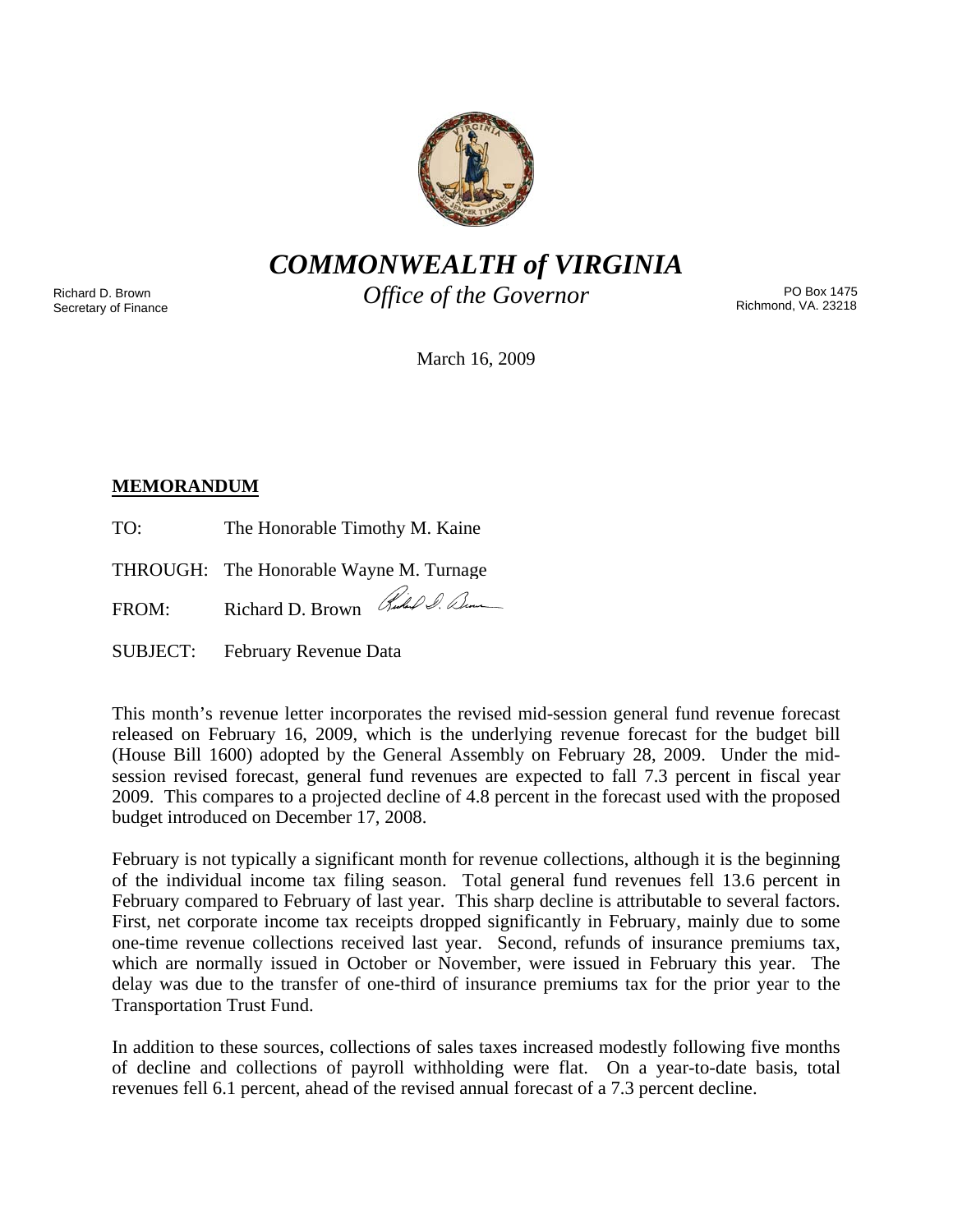The Honorable Timothy M. Kaine March 16, 2009 Page 2 of 5

## **National Economic Indicators**

The economy remains in a deep recession as the effects of the problems in financial markets have spread throughout the economy. Consumer spending and business investment are declining, while the housing market continues to contract.

- Real GDP fell at an annual rate of 6.2 percent in the fourth quarter of 2008, according to the preliminary estimate. This decline was much larger than expected. It was the largest quarterly contraction since the first quarter of 1982.
- Payroll employment declined by 651,000 jobs in February, following losses of 655,000 in January and 681,000 in December -- a three-month total loss of almost 2 million jobs. In a separate report, the unemployment rate rose to 8.1 percent from 7.6 percent.
- Initial claims for unemployment fell by 31,000 to 639,000 during the week ending February 28. The four-week moving average increased from 640,000 to 642,000, a level indicative of persistent weakening in the labor market.
- Consumer confidence continues to deteriorate -- the Conference Board's index of consumer confidence fell from 37.4 to 25.0 in February, another record low. Both the current conditions and expectations components fell.
- The manufacturing sector remains at depressed levels. The Institute of Supply Management index was essentially flat in February, rising from 35.6 to 35.8. Although, it remains at a very low level, the very slight increase could indicate the sector is stabilizing.
- The Conference Board's index of leading indicators rose 0.4 percent to 99.5 in January, following a 0.2 percent increase in December. This was the first back-to-back monthly gain since 2006. Although the increases have recently been supported by an increase in the money supply, a positive interest rate yield spread and rise in consumer sentiment added to growth in January.

#### **Virginia Economy**

The Virginia Employment Commission has released re-benchmarked employment data for calendar years 2007 and 2008 and the downward revision was substantial. Although previous reports indicated positive job growth through November of last year, the revised data indicate that the Commonwealth has been losing jobs since September 2008. Over the last three months, year-over-year losses have averaged 58,000 jobs per month.

December employment was revised down significantly from the figure reported last month. Payroll employment in Virginia declined by 68,100 jobs in December -- a 1.8 percent drop - compared with the 31,100 and 0.8 percent drop reported earlier. The losses were widespread – employment declined by 1.1 percent in Northern Virginia, 1.3 percent in Hampton Roads, and 2.6 percent in Richmond in December.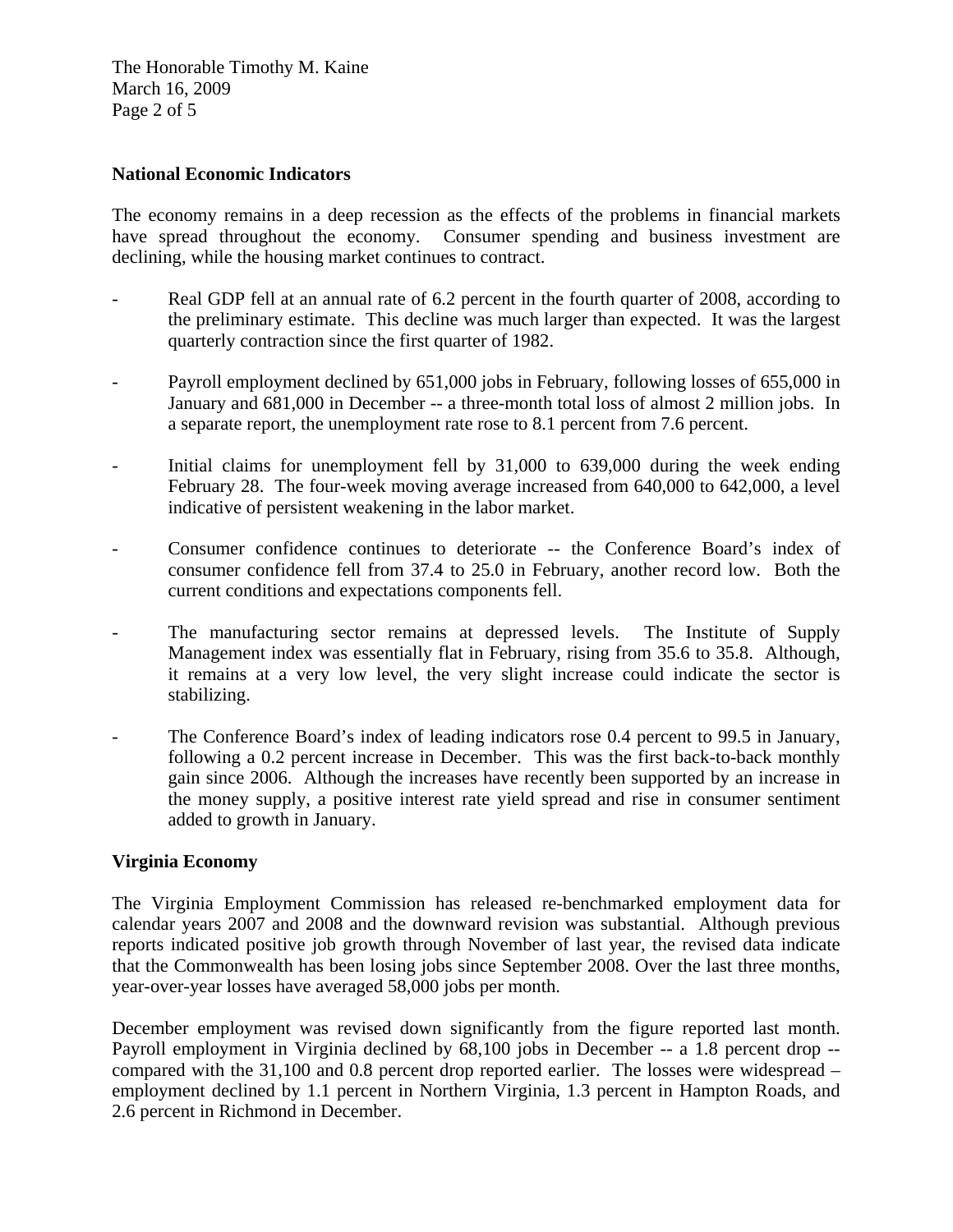The Honorable Timothy M. Kaine March 16, 2009 Page 3 of 5

In January, Virginia employment fell by 1.6 percent, or 60,900 jobs. Northern Virginia posted a decline of 0.8 percent, Hampton Roads fell 0.5 percent, and employment in the Richmond-Petersburg area fell 2.6 percent in January. The unemployment rate in Virginia rose from 5.1 percent to 6.4 percent in January.

The Virginia Leading Index fell 0.6 percent in January, its fifth consecutive decline. All three components – auto registrations, building permits, and initial unemployment claims – contributed to the decline. The leading index was unchanged or declined in all eleven metro areas in the Commonwealth.

### **February Revenue Collections**

February is not typically a significant month for revenue collections, although it is the beginning of the individual income tax filing season. Total general fund revenues fell 13.6 percent in February from February of last year. The sharp decline was primarily due to the timing of payments in corporate income tax and the timing of refunds in insurance premiums tax. Collections of sales taxes increased modestly following five months of decline while collections of payroll withholding were flat. On a year-to-date basis, total revenues fell 6.1 percent, ahead of the revised annual forecast of a 7.3 percent decline.

*Net Individual Income Tax (66% of general fund revenues)*: Year-to-date collections of net individual income tax fell 0.1 percent, ahead of the annual estimate of a 4.1 percent decline. Performance in each component of individual income tax is as follows:

*Individual Income Tax Withholding (63% of general fund revenues)*: Collections of payroll withholding taxes grew 0.1 percent in February. February had one less deposit day than February of last year. Year-to-date withholding growth is 2.7 percent, close to the projected annual growth rate of 2.5 percent.

*Individual Income Tax Nonwithholding (16% of general fund revenues)*: February is not typically a significant month for nonwithholding collections. A total of \$34.4 million was collected in February, compared with \$27.0 million in February of last year.

To date, about 43 percent of the nonwithholding forecast has been collected, and collections during this period are 10.2 percent below the same period last year, ahead of the revised annual estimate of an 18.0 percent decline. The majority of the remaining collections in this source will occur in April and May, with both final payments for tax year 2008 and estimated payments for the current year due May 1.

*Individual Income Tax Refunds*: As the main filing season got underway, TAX issued \$399.8 million in refunds in February compared with \$414.3 million last February. Year to date, refunds are 7.0 percent ahead of the same period last year, trailing the annual forecast of a 7.4 percent increase. For the filing season beginning January 1, 958,000 refunds have been issued compared with 964,000 during the same period last year.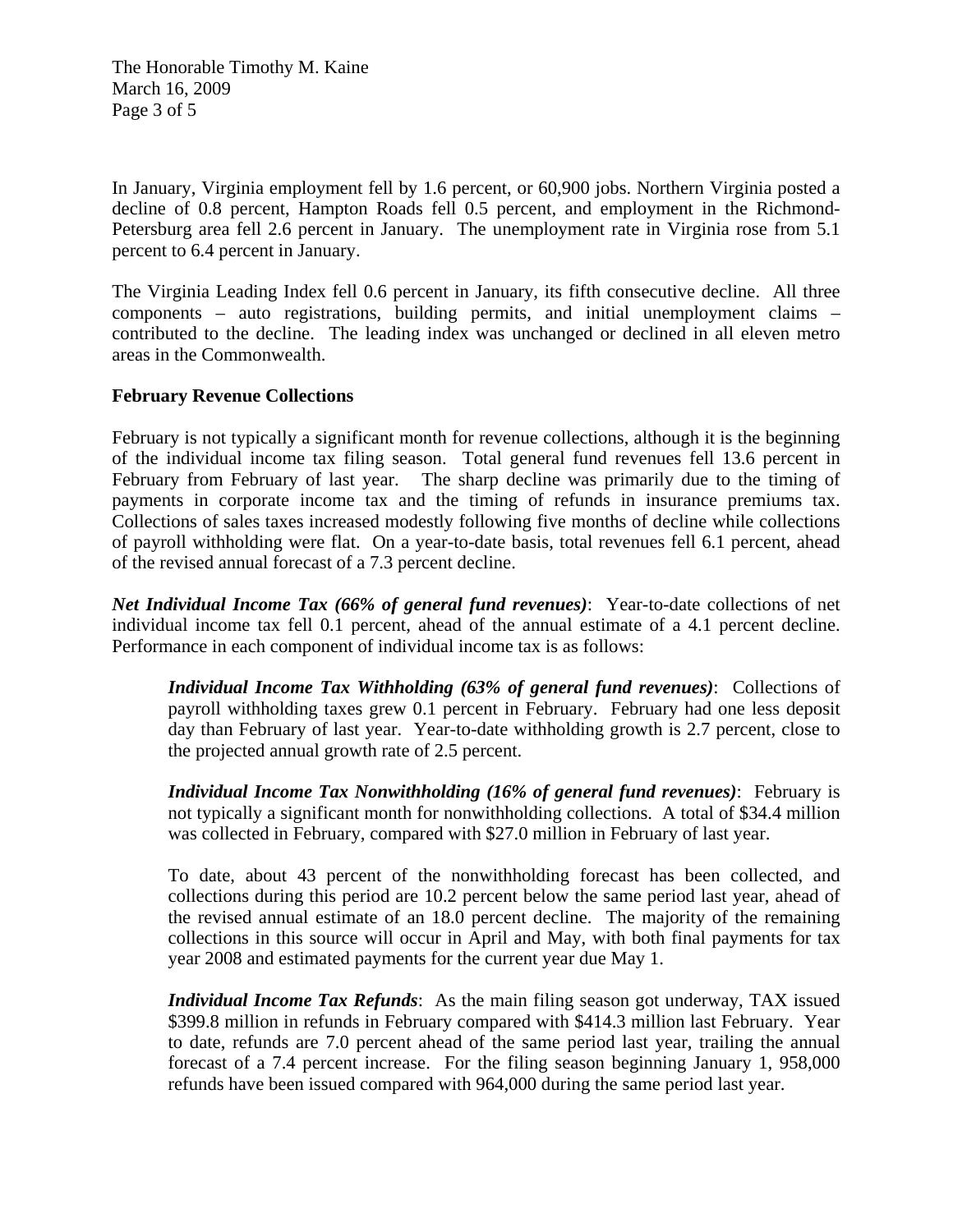The Honorable Timothy M. Kaine March 16, 2009 Page 4 of 5

*Sales Tax (20% of general fund revenues)*: Collections of sales and use taxes, reflecting January sales, rose 0.7 percent in February following five consecutive monthly declines. February receipts include post-holiday sales and gift card purchases, completing the holiday shopping season. Based on collections for December, January, and February, reflecting taxable sales for November through January, sales during the holiday season fell 6.3 percent from last year, the largest decline in the holiday shopping season since the sales tax was implemented in 1966. The holiday season of fiscal year 2008 previously held that record with a 2.2 percent decline.

On a year-to-date basis, collections have fallen 4.1 percent, below the annual estimate of a 3.7 percent decline.

*Corporate Income Tax (5% of general fund revenues)*: Through February, collections in corporate income taxes have fallen 28.1 percent from the same period last year, trailing expectations of a 15.2 percent decline. However, several large one-time payments received in February of last year are distorting monthly growth in this source. This year, February payments were in line with the historical average for the month, while refunds were about the same as last year. As with individual nonwithholding, February is not a significant month for corporate income tax.

*Wills, Suits, Deeds, Contracts (2% of general fund revenues)*: Collections of wills, suits, deeds, and contracts – mainly recordation tax collections – fell 22.0 percent in the month of February, and are down 34.9 percent on a year-to-date basis. Adjusted for the transfer of 3 cents of the 25 cents per \$100 recordation tax to the Commonwealth Transportation Fund, year-to-date collections are down 27.5 percent, close to the estimate of a 26.9 percent decline.

*Insurance Premiums (2% of general fund revenues)*: Collections of taxes on insurance premiums were negative for the month of February and are down 80.2 percent year to date. However, any comparison in this source to prior year activity is affected by House Bill 3202 passed by the 2007 General Assembly. This legislation requires that \$132.3 million of collections in this source be transferred to the Transportation Trust Fund in fiscal year 2009 before any deposits to general fund can be made. The required transfer to the Transportation Trust Fund was completed in December. As a result, refunds to insurance companies that were normally paid in October or November were not paid until February this year after the transportation transfer was completed. This change further complicates the comparison to prior years.

#### **Other Revenue Sources**

The following list provides data on February collections for other revenue sources:

|                                  | <b>Year-to-Date</b> | Annual<br><b>Estimate</b> |
|----------------------------------|---------------------|---------------------------|
| Interest Income (1% GF revenues) | $-34.1\%$           | $-36.2\%$                 |
| ABC Taxes (1% GF revenues)       | 2.8%                | 3.6%                      |